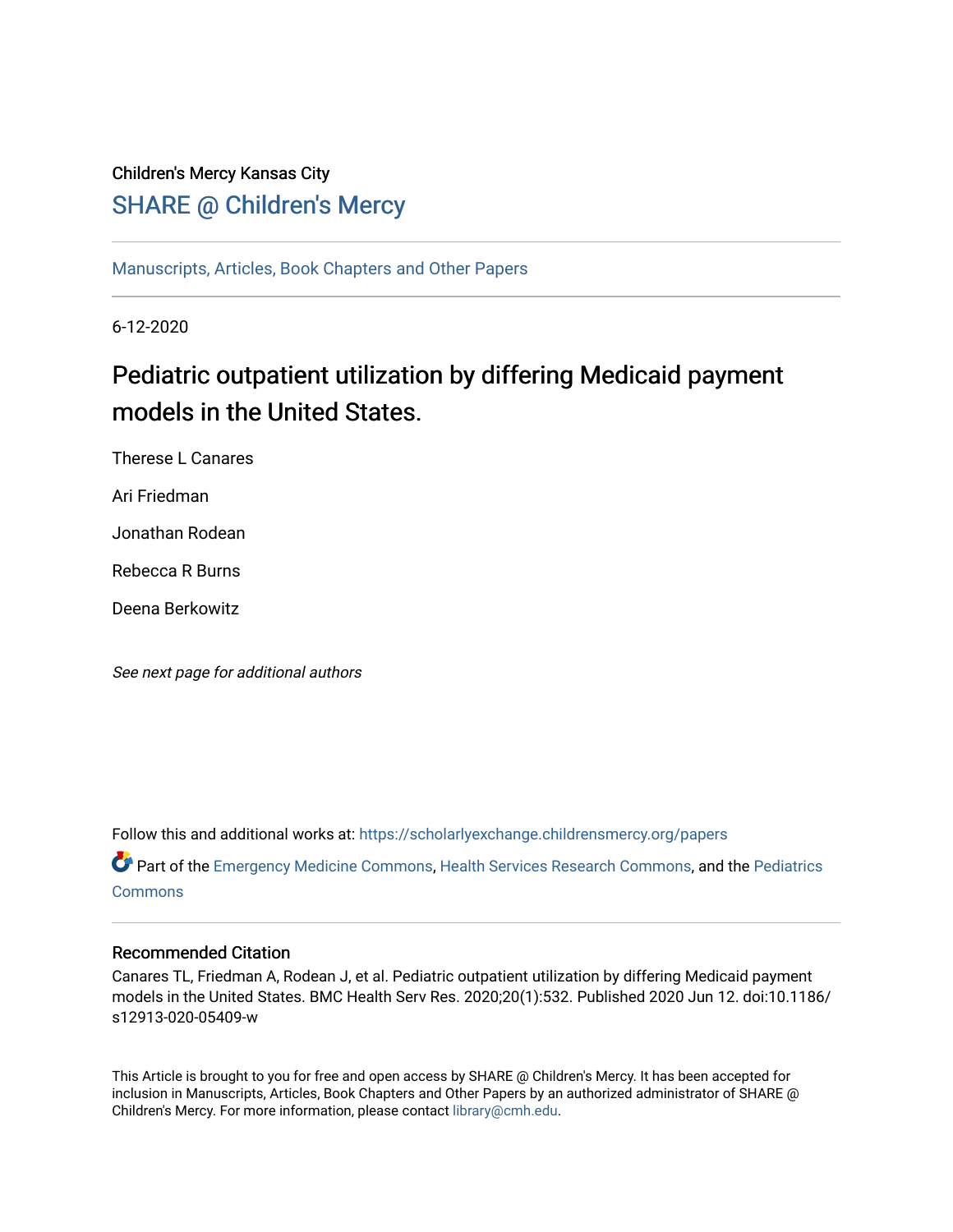# Creator(s)

Therese L Canares, Ari Friedman, Jonathan Rodean, Rebecca R Burns, Deena Berkowitz, Matt Hall, Elizabeth Alpern, and Amanda Montalbano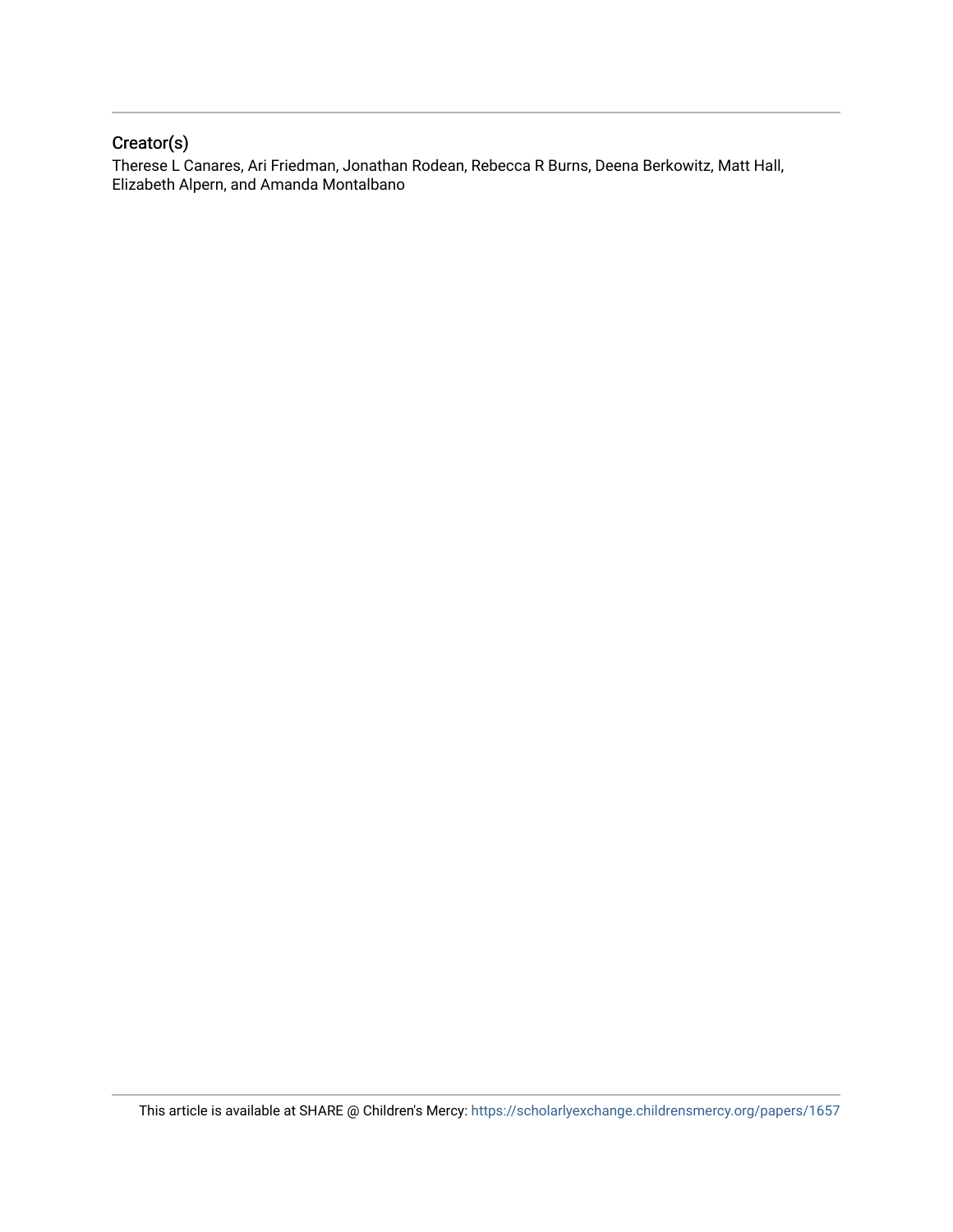# **RESEARCH ARTICLE Example 2014 12:30 The Contract of Contract ACCESS**

# Pediatric outpatient utilization by differing Medicaid payment models in the United **States**

Therese L. Canares<sup>1\*</sup>�[,](http://orcid.org/0000-0001-9877-4028) Ari Friedman<sup>2</sup>, Jonathan Rodean<sup>3</sup>, Rebecca R. Burns<sup>4</sup>, Deena Berkowitz<sup>5</sup>, Matt Hall<sup>3</sup> , Elizabeth Alpern<sup>4</sup> and Amanda Montalbano<sup>6</sup>

# Abstract

Background: In the United States (US), Medicaid capitated managed care costs are controlled by optimizing patients' healthcare utilization. Adults in capitated plans utilize primary care providers (PCP) more than emergency departments (ED), compared to fee-for-service (FFS). Pediatric data are lacking. We aim to determine the association between US capitated and FFS Medicaid payment models and children's outpatient utilization.

Methods: This retrospective cohort compared outpatient utilization between two payment models of US Medicaid enrollees aged 1–18 years using Truven's 2014 Marketscan Medicaid database. Children enrolled > 11 months were included, and were excluded for eligibility due to disability/complex chronic condition, lack of outpatient utilization, or provider capitation penetration rate < 5% or > 95%. Negative binomial and logistic regression assessed relationships between payment model and number of visits or odds of utilization, respectively.

Results: Of 711,008 children, 66,980(9.4%) had FFS and 644,028(90.6%) had capitated plans. Children in capitated plans had greater odds of visits to urgent care, PCP-acute, and PCP-well-child care (aOR 1.21[95%CI 1.15–1.26]; aOR 2.07[95%CI 2.03–2.13]; aOR 1.86 [95%CI 1.82–1.91], respectively), and had lower odds of visits to EDs and specialty care (aOR 0.82 [95%CI 0.8–0.83]; aOR 0.61 [95%CI 0.59–0.62], respectively), compared to FFS.

**Conclusions:** The majority of children in this US Medicaid population had capitated plans associated with higher utilization of acute care, but increased proportion of lower-cost sites, such as PCP-acute visits and UC. Health insurance programs that encourage capitated payment models and care through the PCP may improve access to timely acute care in lower-cost settings for children with non-complex chronic conditions.

Keywords: Ambulatory care, Emergency care, Managed care administration, Capitation/payment methods, Urgent care, Acute/subacute care, Medicare/Medicaid, Accountable care organizations

# Background

Since the United States' (US) Affordable Care Act (ACA) of 2010 and Medicare Access and Children's Health Insurance Program (CHIP) Reauthorization Act (MACRA) of 2015, enrollment of children in Medicaid

\* Correspondence: [Tcanare1@jhmi.edu](mailto:Tcanare1@jhmi.edu) <sup>1</sup>

<sup>1</sup> Department of Pediatrics, Johns Hopkins University School of Medicine,

# newly insured children are covered under comprehensive managed care organizations (MCO), which utilize capitated payment models [[4\]](#page-9-0). Under capitated payment models, state Medicaid agencies and MCOs agree to a fixed payment, per member, per month, to control health costs and coordinate care [[5\]](#page-9-0). The MCO then pays providers on either a capitated or FFS basis [\[6](#page-9-0), [7](#page-9-0)]. Providers are encouraged to control costs by limiting

or CHIP has grown to historically high rates  $[1-3]$  $[1-3]$  $[1-3]$  $[1-3]$ . Most

© The Author(s), 2020 **Open Access** This article is licensed under a Creative Commons Attribution 4.0 International License, which permits use, sharing, adaptation, distribution and reproduction in any medium or format, as long as you give appropriate credit to the original author(s) and the source, provide a link to the Creative Commons licence, and indicate if changes were made. The images or other third party material in this article are included in the article's Creative Commons licence, unless indicated otherwise in a credit line to the material. If material is not included in the article's Creative Commons licence and your intended use is not permitted by statutory regulation or exceeds the permitted use, you will need to obtain permission directly from the copyright holder. To view a copy of this licence, visit [http://creativecommons.org/licenses/by/4.0/.](http://creativecommons.org/licenses/by/4.0/) The Creative Commons Public Domain Dedication waiver [\(http://creativecommons.org/publicdomain/zero/1.0/](http://creativecommons.org/publicdomain/zero/1.0/)) applies to the data made available in this article, unless otherwise stated in a credit line to the data.

1800 Orleans St, Suite G-1509, Baltimore, MD 21287, USA





Full list of author information is available at the end of the article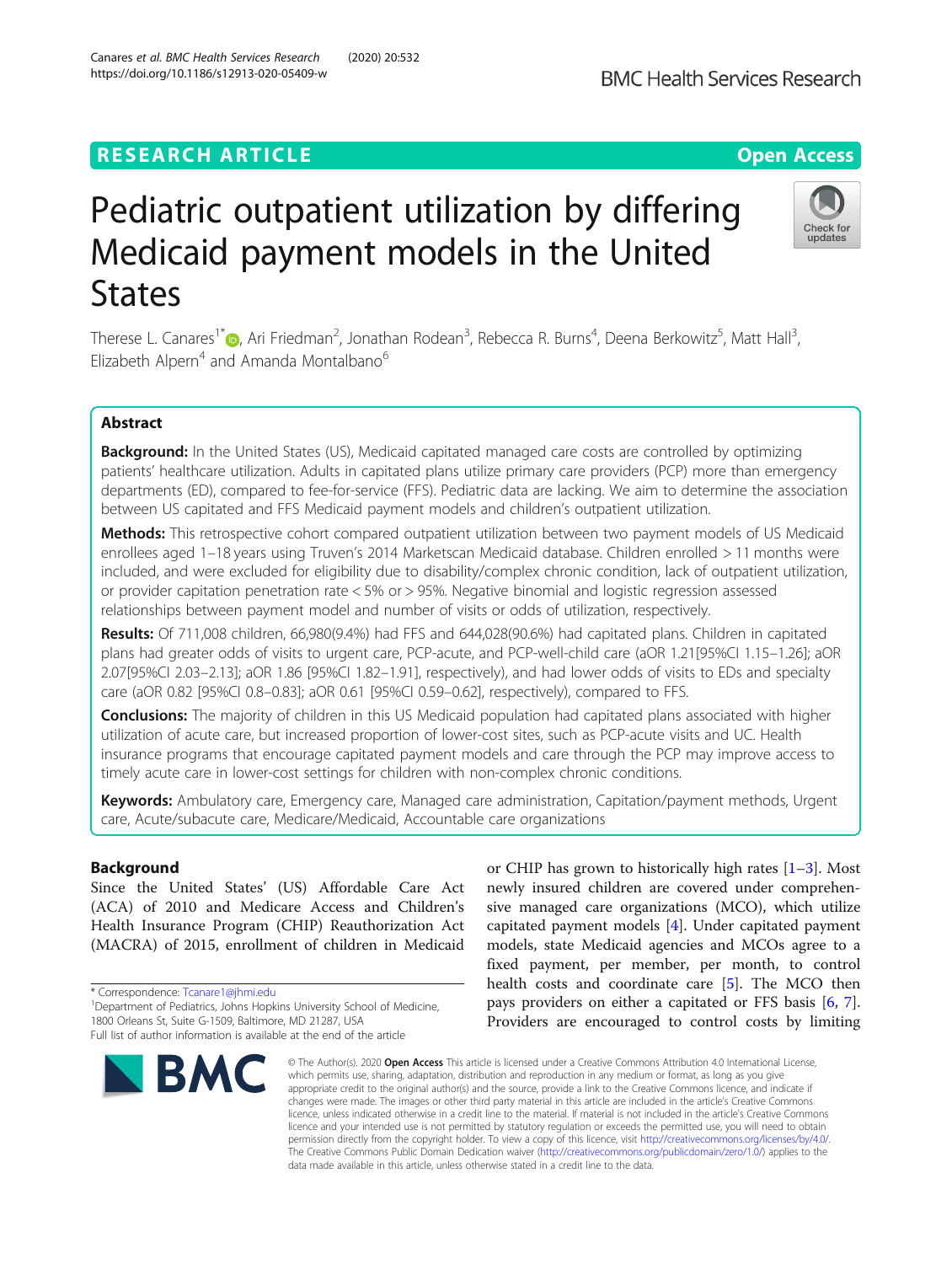low-value tests and treatments, advocating for prevention, and promoting children to seek care at costeffective venues, preferably coordinated through the primary care provider (PCP) [[8\]](#page-9-0). The enrollment of children into a MCO or fee-for-service (FFS) plan is varied by state policies, and includes factors such as plan availability, geography, disability or complex care needs, or enrollee choice. Children in FFS Medicaid plans are associated with greater expenditures [[9\]](#page-9-0) and in concordance with this, the portion of children enrolled in capitated MCOs are rising and FFS plans declining [\[4,](#page-9-0) [10](#page-9-0), [11\]](#page-9-0). As public policy advocates for children, pediatric providers should have awareness of whether capitated payment models are associated with children's use of cost-effective locations, such as the PCP.

The effect of Medicaid payment models on children's healthcare utilization was studied 2–3 decades ago, when the enrollment and management of Medicaid managed care differed greatly from today's landscape. These studies found Medicaid managed care prepaid plans (akin to today's capitated plans) were associated with no change in well child visits, and no change or decreased ED visits [[12](#page-9-0)–[14](#page-9-0)]. Since then, studies of Medicaid payment models in children have been limited to primary or preventative care, or limited to children with special healthcare needs or based on self-report [\[15](#page-9-0)–[17\]](#page-9-0). Recent studies on outpatient utilization in the commercially insured population include urgent care (UC), however data on UC utilization in the Medicaid population are lacking [[18,](#page-9-0) [19\]](#page-9-0). UC visits are one example of possible healthcare cost savings, as they are significantly less expensive than ED visits for comparable illnesses, and are an increasingly used venue for low acuity conditions [\[18,](#page-9-0) [20](#page-9-0)]. What remains unknown is the association of current payment models on outpatient care-seeking behavior in children, after the major healthcare policy changes associated with the ACA in 2010 and the 2014 Medicaid expansion. This study aims to describe the association of current Medicaid payment models with children's utilization of outpatient care.

#### Methods

#### Study design and setting

We conducted a retrospective cohort study comparing outpatient utilization between two payment models (capitated versus FFS) of US Medicaid enrollees aged 1 to 18 years using Truven - IBM Watson Health's (New York, NY) Marketscan Medicaid claims database for the year 2014. The database contains inpatient, outpatient, long-term care, and retail pharmacy claims from eleven de-identified, geographically-varied states. The states in the 2014 Marketscan database are representative of the overall Medicaid population and ranged from having 7 to 100% capitated enrollees (correspondence with

Truven – Watson IBM Health), but no state identifiers are present in the database.

We included non-chronically ill children that were enrolled in Medicaid for at least 11 months of the study year. We defined non-chronically ill children as those without medical complexity or disability, though some patients may have multiple non-complex medical conditions (e.g. allergic rhinitis). We excluded enrollees with a complex chronic condition (CCC), as defined by Feudtner et al. [\[21](#page-9-0)], due to the disproportionate use of healthcare services by chronically-ill children. We excluded enrollees eligible for Medicaid due to a disability because of state-to-state variability in preferentially assigning these children to a fee-for-service payment model  $[8, 8]$  $[8, 8]$ [22\]](#page-9-0). Children aged less than 12 months were excluded due to inability to determine sustained enrollment for 11 of 12 study months and therefore inability to track utilization during their life.

We accounted for provider level practice influences by calculating the capitation penetrance rate for each provider. In this database, the managed care status for each of the enrollees that is seen by (i.e. has a claim by) a provider is aggregated to produce a value (i.e. 0–100% capitation penetration rate) for that provider. With this data, we excluded enrollees who saw any provider with a capitation penetration rate of less than 5% or more than 95%, or who did not see at least 45 Medicaid enrollees in the study year. Extremes in capitation penetrance rate were excluded to reduce bias arising from providers who may be influenced in their referral patterns due to penetrance of their payer type, and to reduce bias from states that have exclusively one type of payment model.

#### Ethics

This study was reviewed and approved as non- human subjects research by the Institutional Review Board at Children's Mercy Kansas City.

#### Population and visit characteristics

Patient age was calculated as of December 31, 2014. We also report sex and race/ethnicity (White, Black, Hispanic, Other). To compare disease burden between the two payment groups in our cohort, we identified and characterized non-complex chronic medical conditions. The presence and number of non-complex chronic medical conditions (e.g. allergic rhinitis) and their organ systems were identified using the Agency for Healthcare Research and Quality's (AHRQ) Chronic Condition Indicator. AHRQ's Chronic Condition Indicator is a publicly available diagnosis-based classification system that identifies International Classification of Diseases, Ninth Revision, Clinical Modification (ICD-9-CM) codes as chronic or not chronic, as well as the affected organ system (e.g. cardiac, endocrine, hematology, etc.) [\[23](#page-9-0)].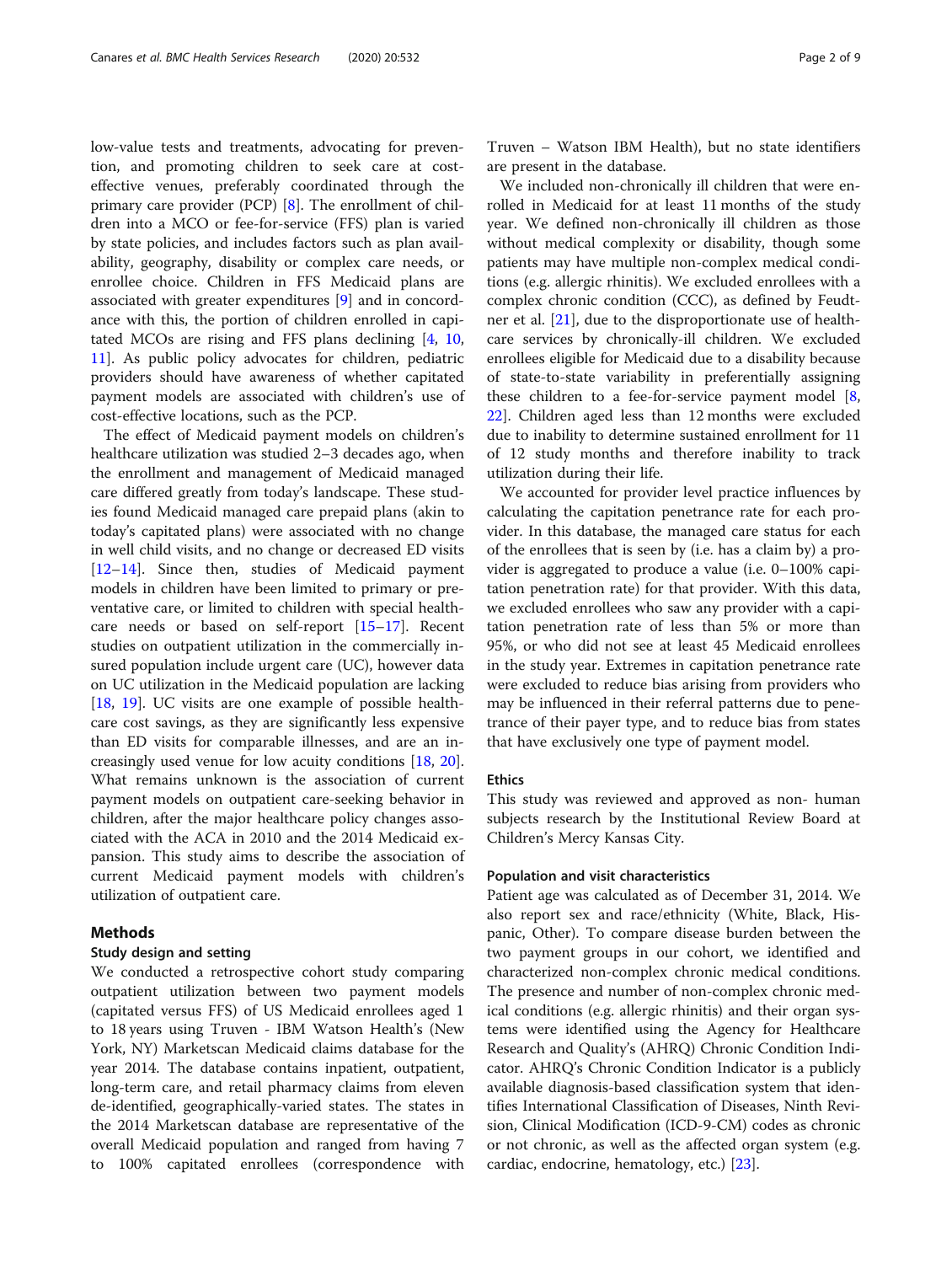The outpatient visit sites of ED, UC, PCP acute visit, PCP well-child visit, specialty care were classified based on the coded location of services [[24](#page-9-0)] and Truven's proprietary service subcategory provided in the claims data. Truven's database classifies specialty care to ancillary or specialty health services that are outside of the scope of a PCP visit (e.g. medical or surgical sub-specialists, optometry, mental health, etc.). Retail based clinics were not included, due to an exceedingly small sample in this category (less than 100 retail clinic visits in the entire database). PCP well-child visits were differentiated from PCP acute visits using ICD-9 or Current Procedural Terminology codes, based on a previously developed algorithm [[25\]](#page-10-0).

#### Statistical analysis

Differences in demographics, clinical characteristics, and utilization between capitated and FFS enrollees were determined by chi-squared tests of association. The relationship between payment model and number of visits in each of the care settings was assessed with negative binomial regression. Logistic regression assessed the adjusted relationship between payment model and the odds of having any utilization or rate ratio of visits in the different care settings. Models were adjusted for age group  $(1-2, 3-5, 6-12, 13-18$  years), sex, race/ethnicity, number of non-complex medical conditions, and noncomplex medical condition organ systems. All analyses were performed with SAS 9.4 (SAS Institute, Cary, NC). P-values less than 0.05 were considered statistically significant.

## Results

Our study population included 711,008 total children, of which 66,980 (9.4%) had FFS plans and 644,028 (90.6%) were in capitated plans. A diagram of enrollees included for analysis is displayed in Fig. 1. Most children in both groups were in the 6- to 12-year-old age range, though

the capitated group had more toddler and pre-school aged children while the FFS group had more adolescents, as shown in Table [1](#page-5-0). The capitated group had a significantly higher proportion of minority children (46.6% of children in the capitated group were black vs. 24.5% of the FFS group;  $p < 0.001$ ). The FFS group contained more children with three or more non-complex medical conditions compared those with capitated care (11.6% vs 9.0%;  $p < 0.001$ ). The prevalence of noncomplex medical conditions categorized by organ systems was not significantly different in the two populations for 10 of 22 organ system categories, shown in Additional file [1.](#page-8-0) The four most common medical conditions in both groups were allergic rhinitis, vision defects, ADD & ADHD, and asthma. Supplemental data on the association of outpatient care setting with age, sex, race/ ethnicity, and number of non-complex medical conditions is shown in Additional file [2.](#page-8-0)

Enrollees in capitated plans had a significantly greater proportion of  $> 1$  visits per year to EDs, UCs, and PCP for acute care, and significantly smaller proportion of  $>1$ specialty care visits, compared to children in FFS plans (all  $p < 0.001$ ). (Table [2\)](#page-6-0) The highest rate of visits per 100 enrollees was for children in capitated plans to the PCP for acute care (155 visits per 100 enrollees), which was nearly 4-fold greater than their rate of ED visits (39 visits per 100 enrollees), and nearly 3-fold greater than the rate of PCP-acute care in FFS plans (55 visits per 100 enrollees). The highest rate of visits for children in FFS plans were to specialty care (177 visits per 100 enrollees). (Table [2](#page-6-0)).

When adjusting for demographics and non-complex medical conditions, the odds were 21, 107, and 86% higher for children in capitated plans to visit UC, PCPacute care, and PCP-well-child care (aOR 1.21, 95%CI 1.15–1.26; aOR 2.07, 95%CI 2.03–2.13; aOR 1.86, 95%CI 1.82–1.91, respectively), noted in Fig. [2](#page-7-0). In contrast, among children in capitated plans, the odds were 18 and

| <b>803 Total UC Encounters</b>                                                                                                                                                                                                            |                                                                                                                                                                                                                                                                                                                                                                     |  |  |  |
|-------------------------------------------------------------------------------------------------------------------------------------------------------------------------------------------------------------------------------------------|---------------------------------------------------------------------------------------------------------------------------------------------------------------------------------------------------------------------------------------------------------------------------------------------------------------------------------------------------------------------|--|--|--|
|                                                                                                                                                                                                                                           | 478 Encounters Excluded:<br>461 removed due to lack of UC records sent to EMR<br>9 removed due to duplicate referrals for a single encounter<br>3 removed because referral was linked to an ER visit, and not UC<br>1 removed because referral was linked to a Specialist visit, and not UC<br>4 removed because referral was linked to a Retail Based Clinic visit |  |  |  |
| 325 Total Encounters from 292 Patients:<br>• Patients with 1 UC Encounter: 265 (91%)<br>Patients with 2 UC Encounters: 24 (8%)<br>Patients with 3+ UC Encounters: 3 (1%)<br>Fig. 1 Flow chart of Medicaid enrollees included for analysis |                                                                                                                                                                                                                                                                                                                                                                     |  |  |  |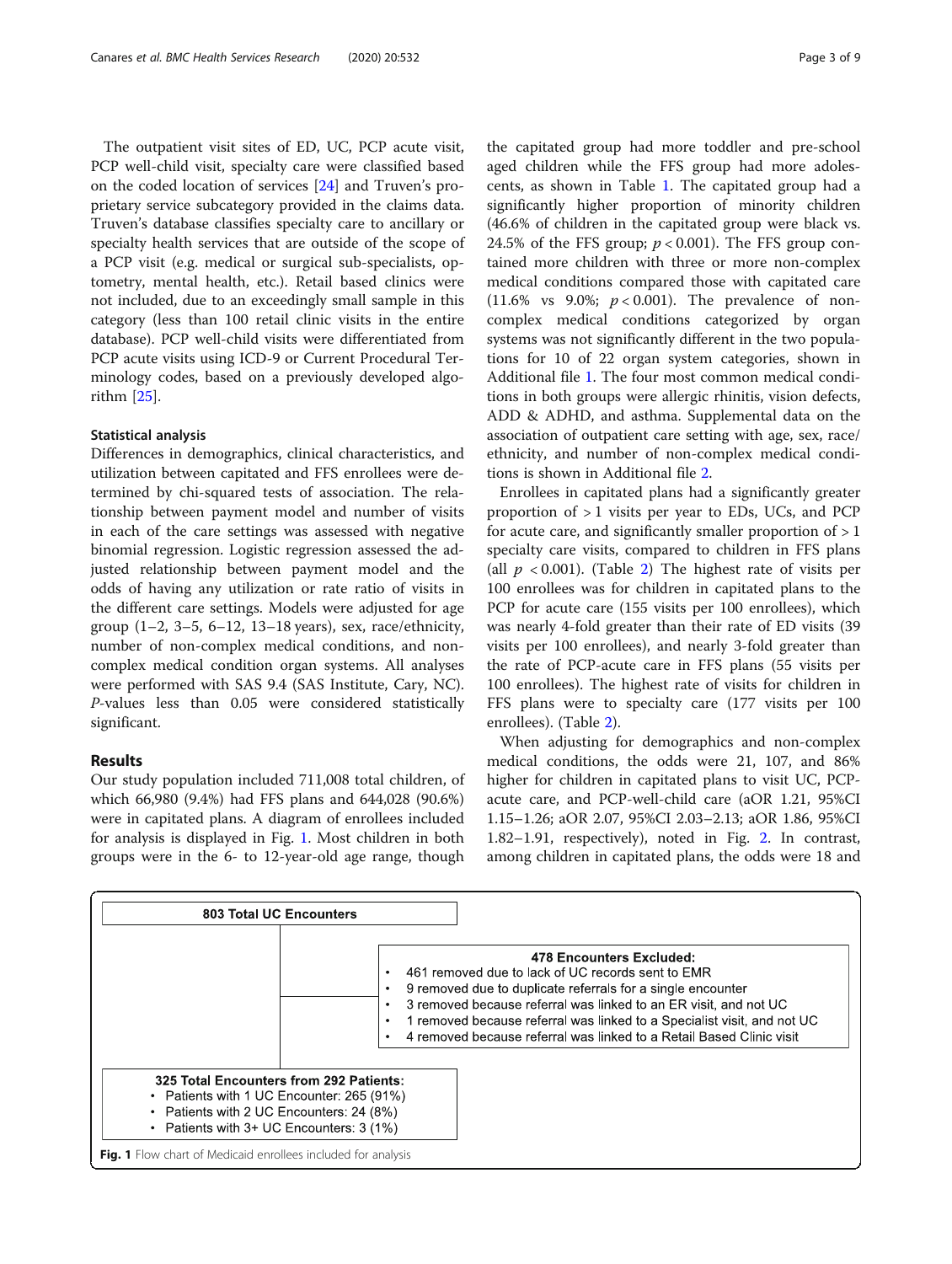<span id="page-5-0"></span>

| Table 1 Demographics of study population stratified by payment model. <sup>a</sup> The presence and number of non-complex medical  |
|------------------------------------------------------------------------------------------------------------------------------------|
| conditions were identified using the Agency for Healthcare Research and Quality's (AHRQ) Chronic Condition Indicator, a publicly   |
| available diagnosis-based classification system that identifies International Classification of Diseases, Ninth Revision, Clinical |
| Modification (ICD-9-CM) codes as chronic or not chronic [23]                                                                       |

| Characteristic | Total                                           | Fee for Service      | Capitated            | $P$ -value |
|----------------|-------------------------------------------------|----------------------|----------------------|------------|
|                | $N = 711,008(100\%)$                            | $N = 66,980 (9.4\%)$ | $N = 644,028(90.6%)$ |            |
| Age (years)    |                                                 |                      |                      | < 0.001    |
| $1 - 2$        | 87,730 (12.3)                                   | 7630 (11.4)          | 80,100 (12.4)        |            |
| $3 - 5$        | 136,396 (19.2)                                  | 9565 (14.3)          | 126,831 (19.7)       |            |
| $6 - 12$       | 304,444 (42.8)                                  | 29,284 (43.7)        | 275,160 (42.7)       |            |
| $13 - 18$      | 182,438 (25.7)                                  | 20,501 (30.6)        | 161,937 (25.1)       |            |
| Sex            |                                                 |                      |                      | 0.57       |
| Male           | 362,424 (51.0)                                  | 34,212 (51.1)        | 328,212 (51.0)       |            |
| Female         | 348,584 (49.0)                                  | 32,768 (48.9)        | 315,816 (49.0)       |            |
| Race/Ethnicity |                                                 |                      |                      | < 0.001    |
| White          | 312,358 (43.9)                                  | 45,643 (68.1)        | 266,715 (41.4)       |            |
| Black          | 316,814 (44.6)                                  | 16,392 (24.5)        | 300,422 (46.6)       |            |
| Hispanic       | 44,335 (6.2)                                    | 1880 (2.8)           | 42,455 (6.6)         |            |
| Other          | 37,501 (5.3)                                    | 3065 (4.6)           | 34,436 (5.3)         |            |
|                | <b>Number of Non-Complex Medical Conditions</b> |                      |                      | < 0.001    |
| $\mathbf 0$    | 368,071 (51.8)                                  | 34,576 (51.6)        | 333,495 (51.8)       |            |
|                | 191,631 (27.0)                                  | 17,286 (25.8)        | 174,345 (27.1)       |            |
| 2              | 85,889 (12.1)                                   | 7381 (11.0)          | 78,508 (12.2)        |            |
| $3+$           | 65,417 (9.2)                                    | 7737 (11.6)          | 57,680 (9.0)         |            |

39% lower for ED or specialty care visits (aOR 0.82, 95%CI 0.8–0.83; aOR 0.61, 95%CI 0.59–0.62, respectively). The model adjusting for number of visits to each care setting showed similar results.

# **Discussion**

Our results suggest children in capitated plans have patterns of outpatient utilization notable for greater use of urgent care and PCP-acute and well-child care, with lower odds of visits to EDs and specialty care. Although capitated enrollees had higher rates of overall outpatient utilization, regression analysis showed they were more likely to seek care in less costly locations (UC and PCP). In contrast, children in FFS plans were more likely to seek care at costlier sites (ED and specialty care).

Studies of disabled children and of adults found similar trends. Previous literature commented that disabled children in capitated plans had easier access to primary care and better coordination of emergency care, compared to those in FFS plans [\[15,](#page-9-0) [16](#page-9-0)]. Studies of adults in capitated plans, performed after the ACA in 2010 and the 2014 Medicaid expansion, reported lower rates of ED utilization and higher rates of PCP visits [\[4](#page-9-0), [26,](#page-10-0) [27](#page-10-0)]. However, other reports noted a marginal increase [[28](#page-10-0),  $29$ , or no change in rate of ED visits  $[30]$  $[30]$ . Recent years have seen increased enrollment in capitated MCOs, declining enrollment in FFS plans [\[31\]](#page-10-0), but also declining enrollment of children overall [\[32\]](#page-10-0). While longitudinal, nationwide studies of children are still warranted to ensure MCO payment models are indeed leading to cost-effective healthcare utilization, our data supports a trend of lower-cost sites of utilization by children with capitated MCOs. Policy makers and health systems should continue to support healthcare coverage of children and support programs that use capitated payment models with care through the PCP to improve timely access to lower-cost acute care settings for children with non-complex chronic conditions.

Our analysis also found that children in capitated plans had increased frequency of utilization (3, 4, or 5+ visits per year) of all acute care sites (ED, UC, PCP), compared to those in FFS plans. If children in capitated plans are high-frequency utilizers of healthcare, despite visiting lower-cost care settings (e.g. UC, PCP), the high volume of acute care visits may negate the financial benefit of capitated payment models. However, this trend of high acute care utilization by capitated enrollees may be a transient finding during a time of health insurance change. The phenomenon that pent-up demand plus increased access to healthcare leads to increased utilization was described among newly insured children after Oregon's 2009–2010 CHIP expansion, and in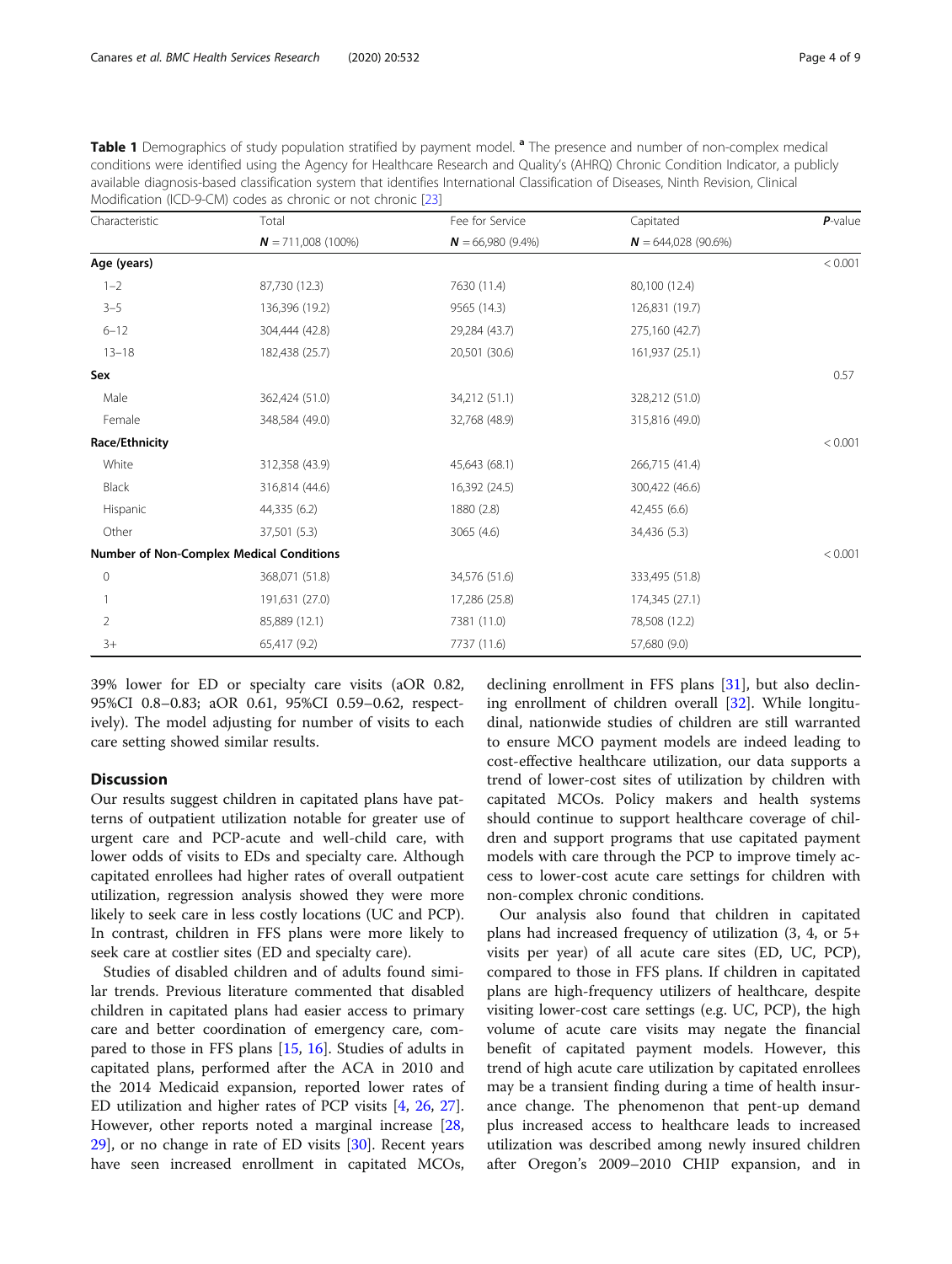<span id="page-6-0"></span>Table 2 Rate and frequency of site utilization listed by insurance type. PCP-Well Child Visits are excluded from this table because recommended visits per year vary by age

| Care Setting                            | Total          | Fee for Service | Capitated      | $P$ -value |
|-----------------------------------------|----------------|-----------------|----------------|------------|
| <b>Emergency Department (ED)</b>        |                |                 |                |            |
| ED Visits per 100 Enrollees             | 39             | 34              | 39             | < 0.001    |
| Number of ED Visits, N (%)              |                |                 |                | < 0.001    |
| $\mathbf 0$                             | 532,109 (74.8) | 52,562 (78.5)   | 479,547 (74.5) |            |
| $\mathbf{1}$                            | 120,067 (16.9) | 9550 (14.3)     | 110,517 (17.2) |            |
| $\overline{2}$                          | 37,411 (5.3)   | 3021 (4.5)      | 34,390 (5.3)   |            |
| 3                                       | 12,750 (1.8)   | 1047(1.6)       | 11,703 (1.8)   |            |
| $4+$                                    | 8671 (1.2)     | 800 (1.2)       | 7871 (1.2)     |            |
| Urgent Care (UC)                        |                |                 |                |            |
| UC Visits per 100 Enrollees             | 9              | 8               | 9              | < 0.001    |
| Number of UC Visits, N (%)              |                |                 |                | < 0.001    |
| $\mathbf 0$                             | 671,694 (94.5) | 63,499 (94.8)   | 608,195 (94.4) |            |
| $\mathbf{1}$                            | 26,694 (3.8)   | 2396 (3.6)      | 24,298 (3.8)   |            |
| 2                                       | 7664 (1.1)     | 700 (1.0)       | 6964 (1.1)     |            |
| $3+$                                    | 4956 (0.7)     | 385 (0.6)       | 4571 (0.7)     |            |
| Primary Care (PCP)- Acute Visits        |                |                 |                |            |
| PCP-Acute Visits per 100 Enrollees      | 145            | 55              | 155            | < 0.001    |
| Number of PCP-Acute Visits, N (%)       |                |                 |                | < 0.001    |
| $\overline{0}$                          | 330,115 (46.4) | 51,561 (77.0)   | 278,554 (43.3) |            |
| $\mathbf{1}$                            | 150,200 (21.1) | 7213 (10.8)     | 142,987 (22.2) |            |
| $\overline{2}$                          | 86,952 (12.2)  | 3502 (5.2)      | 83,450 (13.0)  |            |
| 3                                       | 52,002 (7.3)   | 1838 (2.7)      | 50,164 (7.8)   |            |
| 4                                       | 32,308 (4.5)   | 1085 (1.6)      | 31,223 (4.8)   |            |
| $5+$                                    | 59,431 (8.4)   | 1781 (2.7)      | 57,650 (9.0)   |            |
| <b>Specialty Care Visits</b>            |                |                 |                |            |
| Specialty Care Visits per 100 Enrollees | 142            | 170             | 139            | < 0.001    |
| Number of Specialty Care Visits, N (%)  |                |                 |                | < 0.001    |
| $\mathbf 0$                             | 396,711 (55.8) | 30,911 (46.1)   | 365,800 (56.8) |            |
| 1                                       | 149,751 (21.1) | 16,643 (24.8)   | 133,108 (20.7) |            |
| 2                                       | 64,643 (9.1)   | 7458 (11.1)     | 57,185 (8.9)   |            |
| 3                                       | 33,366 (4.7)   | 4147 (6.2)      | 29,219 (4.5)   |            |
| $\overline{4}$                          | 19,546 (2.7)   | 2497 (3.7)      | 17,049 (2.6)   |            |
| $5+$                                    | 46,991 (6.6)   | 5324 (7.9)      | 41,667 (6.5)   |            |
| <b>Total Visits per 100 Enrollees</b>   | 335            | 266             | 342            |            |

adults after the 2014 Medicaid expansion under the ACA [\[17](#page-9-0), [33](#page-10-0)]. Expansion programs that increase parents' Medicaid eligibility (such as the 2014 Medicaid expansion and Oregon's 2008 Medicaid expansion) have been associated with a 'welcome mat' effect on families, leading to increased enrollment in children [\[34](#page-10-0)–[36\]](#page-10-0). Since these landmark changes in health insurance, children have had increased enrollment rates in Medicaid or CHIP, and likewise increased access to healthcare [\[1](#page-9-0)]. It's unclear whether our finding of high acute care

utilization by capitated enrollees reflects pent-up demand of newly insured children or a well-established medical home model in this cohort. This theory merits validation with longitudinal data.

Strategies on cost-containment based on site of healthcare delivery should focus on supporting the PCP even for FFS plans [\[37\]](#page-10-0). Past work supports the notion that PCPs and patients in a capitated system experience improved first-contact accessibility and an improved availability of services [\[38,](#page-10-0) [39](#page-10-0)]. However, when the PCP is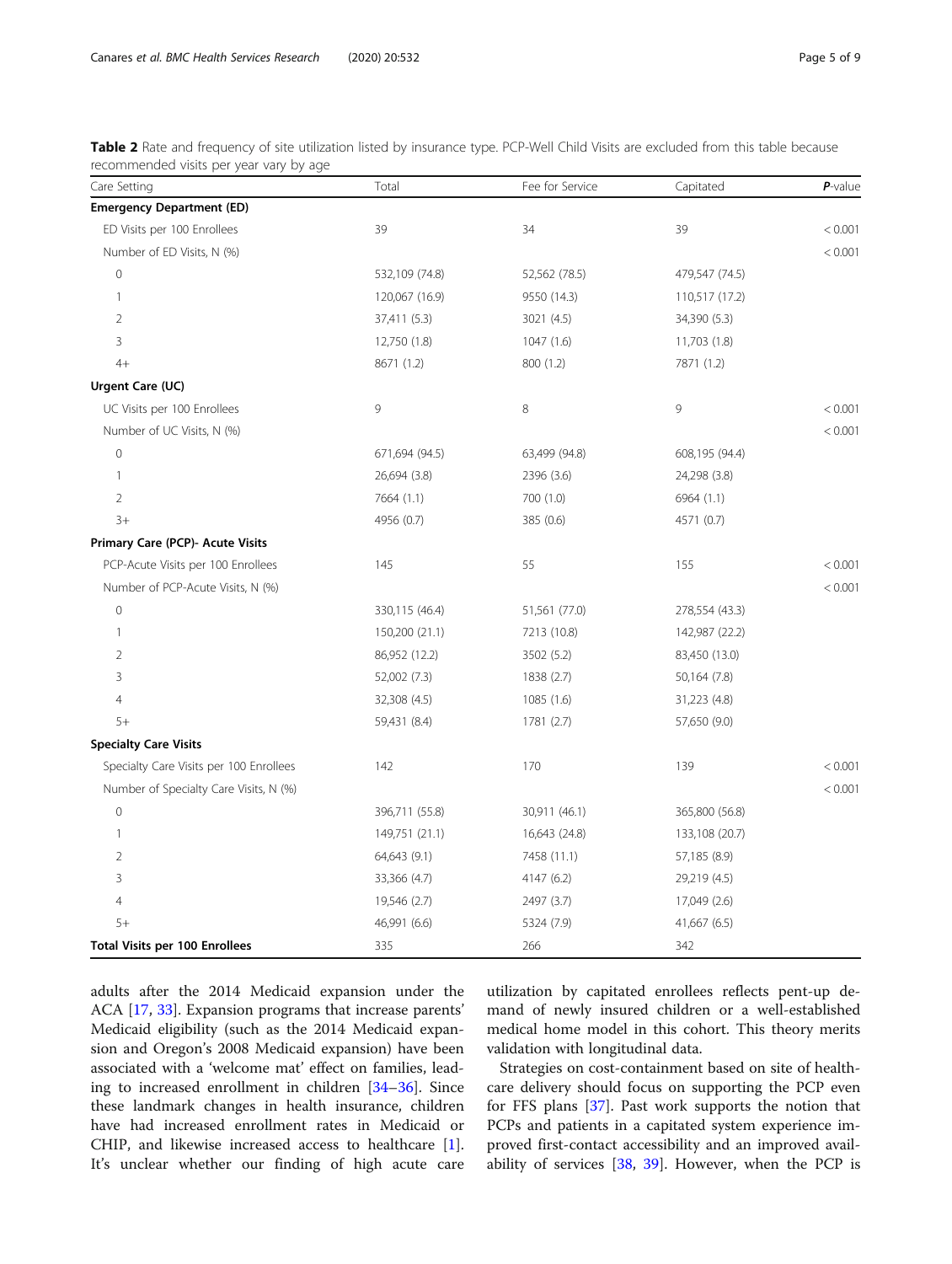not available, strategies to provide access to care at the most cost-effective site should be promoted. UC comprised a small portion of acute visits in both payment models, whereas ED visits were more common. Since UC offers cost-savings compared to similar ED visits, secondary cost-containment strategies may focus on shifting low acuity ED visits to UC [[20](#page-9-0)]. The largest portion of acute care visits by children in capitated plans occurred at the PCP, and the smallest portion of acute care visits were to UC. This underscores the important role of PCPs in serving as the hub of the medical neighborhood, for children with acute or chronic illnesses.

Other explanations for high utilization for acute care visits in capitated plans, compared to FFS, may arise from influences other than that of the primary care provider. First, previous studies have shown that lowincome families enrolled in health insurance plans with cost-sharing, compared to plans without cost-sharing, had decreased episodes of primary and emergency care, and reduced ambulatory expenses by up to one-third [[40,](#page-10-0) [41\]](#page-10-0). The health implications of this reduction in acute care are not known currently. Cost-sharing still exists in Medicaid and CHIP but there is wide state-tostate variability in the structure of cost-sharing [\[2](#page-9-0)]. Second, minority races have been associated with some disparities in pediatric healthcare utilization, such as lack of a usual source of care prior to CHIP enrollment and receipt of fewer primary care services, while other

studies show no healthcare disparities amongst race [[42](#page-10-0), [43\]](#page-10-0). Our study found a higher rate of minorities (Black, Hispanic, or Other) enrolled in capitated plans, compared to FFS, and greater odds of ED visits in black enrollees (Additional file [2](#page-8-0)). Unadjusted rates of capitated plans showed higher numbers of ED visits, but when controlling for demographics and non-complex medical conditions adjusted odds of ED visits were lower in the capitated group. It's unclear whether race influenced utilization, or these findings are an effect of baseline race/ethnicity disparities [[42\]](#page-10-0). Alternatively, the differences in races enrolled in the two payment plans may reflect state-level population characteristics and local availability of Medicaid payment models. The influences on patient behavior and healthcare utilization are complex and multi-factorial, and remain an ongoing area of research. Furthermore, utilization is merely one facet that contributes to the success of a payment model. Evaluation of current payment models must incorporate a multitude of factors beyond utilization, such as appropriateness of use, race/ethnicity influences, equitable access to health care, and health outcomes. Capitated plans can also influence healthcare choices by changing how providers deliver care (as when primary care providers are themselves capitated), through network size (to higher or lower provider payment rates than FFS Medicaid), or through direct effects on enrollees (e.g. through prevention, information provision, or ED copays

<span id="page-7-0"></span>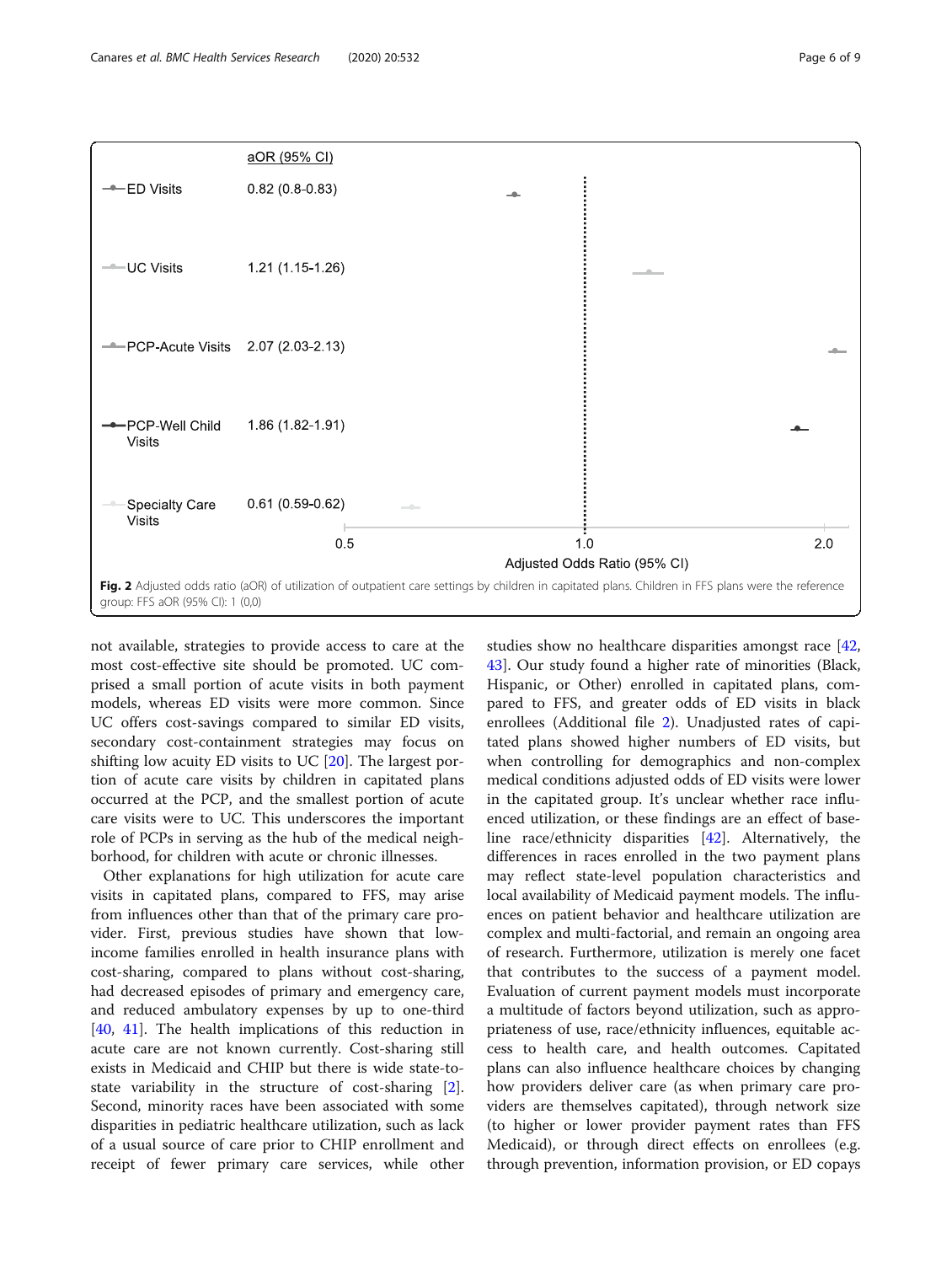<span id="page-8-0"></span>where permitted). Lastly, this cross-sectional, observational study does not determine causality related to the utilization patterns of children between the FFS and capitated groups. However, observable characteristics of the FFS group included more non-complex medical conditions. Therefore, if these characteristics would require increased medical attention, we would expect more acute care visits among FFS, rather than fewer. Nevertheless, this comprehensive, multi-state database offered rich information to characterize outpatient visits in the pediatric Medicaid population.

#### Limitations

Limitations of this study include generalizability arising from our choice to exclude children whose providers see exclusively one type of payment model (i.e. < 5 or > 95% capitation penetration rate), excluding > 2 million enrollees; however, this was necessary to alleviate the predominant practice patterns within regions with a single payment model and made the sample population as comparable as possible. This exclusion reduces the generalizability of the results, as children in the final sample were likely less geographically diverse, were a higher percentage Black, had more chronic conditions, and had more utilization. A known limitation of Medicaid databases is the high turnover of enrollment. We included enrollees with > 11 months of continuous enrollment in order to capture a comprehensive view of outpatient visits in this cohort, consequently excluding another 1.2 million enrollees. The implications of a large number of enrollee exclusions is a potential bias of the outpatient utilization patterns noted in this study. Another limitation of deidentified US Medicaid databases is lack of state-specific Medicaid policies and lack of provider-level utilization (since claims are listed at the enrollee level), which limits our ability to draw conclusions or account for trends in utilization at the state or provider/practice level. Other facets unable to be determined from this database is information on specific plan types (e.g. primary care case management (PCCM)), or modes of provider reimbursement. Therefore our estimate is an average effect of patients in capitated plans whose providers are paid on a capitated basis and a FFS basis. A potential confounder that is not accounted for in this database includes urban versus rural geography of enrollees, or proximity of available innetwork providers. If Medicaid managed care is more common in urban areas or has more available in-network providers, and urban dwellers have greater healthcare use and access [\[44](#page-10-0)], then geography differences may contribute to utilization disparities in this study. We controlled for high illness-severity by excluding disabled children or with complex chronic conditions, but given the constraints of this database we do not have a reliable means to quantify severity of disease in the remaining study

population. Despite applying a comprehensive classification system to exclude complex chronic conditions, some chronic conditions including mental health illnesses may not have been identified in the study population. As such it is possible that some of the differences in utilization we noted in this study are, in part, attributed to differences in severity of non-complex chronic conditions or differences in complex chronic or mental health conditions associated with increased morbidity. While this study evaluates pediatric outpatient utilization, we are unable to draw conclusions on appropriateness of use, unmet needs, or health outcomes of these children. Finally, the rapidly changing climate of healthcare in the United States makes it difficult to predict whether the patterns from this single-year study will remain in the future.

## Conclusion

This study reports the outpatient utilization patterns of children with different Medicaid insurance payment models in the US. Children in capitated plans were more likely to visit the medical home and less costly locations (UC, PCP) and were less likely to visit costlier sites (ED, specialty care). This study included data from 2014. Since 2014, Medicaid continues to experience shifts in payment models, shifts in numbers of insured children, and potentially changes in access to care [\[4](#page-9-0), [8](#page-9-0), [10,](#page-9-0) [32\]](#page-10-0). Longitudinal, nationwide studies of children are warranted to ensure MCO payment models are indeed leading to cost-effective healthcare utilization in the pediatric population. Given the trend of lower-cost sites of utilization by children with capitated MCOs, policy makers and health systems should continue to support health insurance programs for children that use capitated payment models and care through the PCP to improve timely access to lower-cost acute care settings for children with non-complex chronic conditions.

#### Supplementary information

Supplementary information accompanies this paper at [https://doi.org/10.](https://doi.org/10.1186/s12913-020-05409-w) [1186/s12913-020-05409-w](https://doi.org/10.1186/s12913-020-05409-w).

Additional file 1 Prevalence of non-complex medical condition organ systems and 4 most common non-complex medical conditions, by insurance type.<sup>a</sup> The presence and number of non-complex medical conditions and their organ systems were identified using the Agency for Healthcare Research and Quality's (AHRQ) Chronic Condition Indicator, a publicly available diagnosis-based classification system that identifies International Classification of Diseases, Ninth Revision, Clinical Modification (ICD-9-CM) codes as chronic or not chronic, as well as the affected organ system [[23\]](#page-9-0).

Additional file 2. Adjusted Odds Ratio of demographics and noncomplex medical conditions by outpatient care setting. Odds Ratios are adjusted for age, sex, race/ethnicity, and number of non-complex medical conditions (excluding the co-variate of interest). <sup>a</sup> The presence and number of non-complex medical conditions were identified using the Agency for Healthcare Research and Quality's (AHRQ) Chronic Condition Indicator, a publicly available diagnosis-based classification system that identifies International Classification of Diseases, Ninth Revision, Clinical Modification (ICD-9-CM) codes as chronic or not chronic [\[23](#page-9-0)].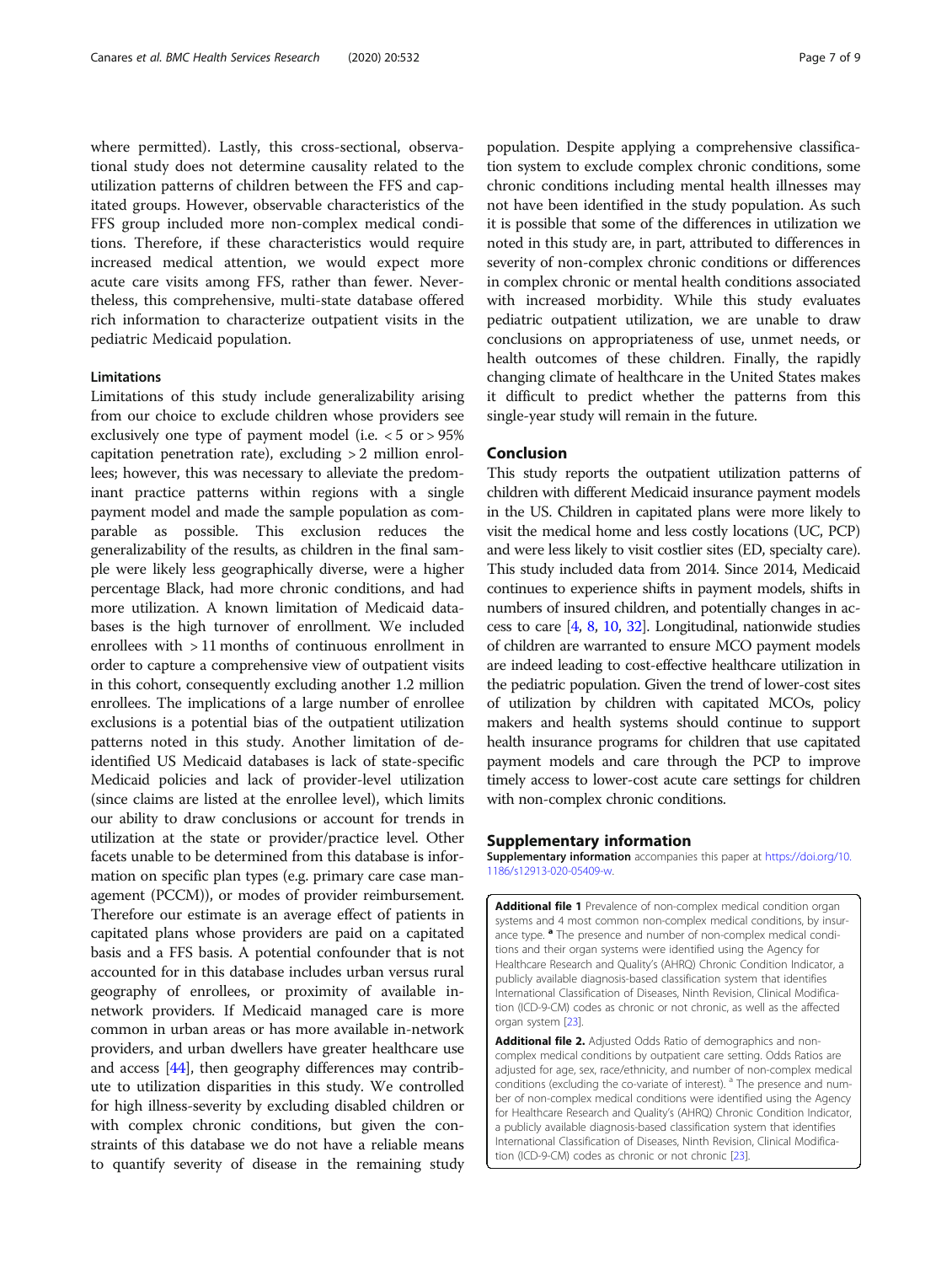#### <span id="page-9-0"></span>Abbreviations

CHIP: Children's Health Insurance Program; PCP: Primary care provider; FFS: Fee-for-service; MCO: Managed care organization; ED: Emergency Department; UC: Urgent Care; aOR: Adjusted odds ratio; RR: Rate ratio; US: United States

#### Acknowledgements

None.

#### Authors' contributions

The authors have made substantial contributions to the content of the manuscript including concept and design (TC, JR, MH, AM), acquisition of data (JR, MH), analysis and interpretation of data (TC, JR, MH, RB, AF, DB, EA, AM), drafting of the manuscript (TC, JR, MH, RB, AF, DB, EA, AM), and critical revision of the manuscript (TC, JR, MH, RB, AF, DB, EA, AM). All authors have read and approved the manuscript.

#### Funding

None.

#### Availability of data and materials

The datasets used and/or analyzed during the current study are available from the corresponding author on reasonable request.

#### Ethics approval and consent to participate

This study was reviewed and approved as non- human subjects research by the Institutional Review Board at Children's Mercy Kansas City.

#### Consent for publication

Not applicable.

#### Competing interests

The authors have no conflicts of interest or financial relationships relevant to this article to disclose.

#### Author details

<sup>1</sup>Department of Pediatrics, Johns Hopkins University School of Medicine, 1800 Orleans St, Suite G-1509, Baltimore, MD 21287, USA. <sup>2</sup>Department of Emergency Medicine, Beth Israel Deaconess Medical Center, 330 Brookline Avenue, Boston, MA 02215, USA. <sup>3</sup>Department of Analytics, Children's Hospital Association, 16011 College Blvd, Lenexa, Kansas 66219, USA. 4 Division of Emergency Medicine, Department of Pediatrics, Ann and Robert H. Lurie Children's Hospital of Chicago, 225 East Chicago Ave, Box 62, Chicago, IL 60611, USA. <sup>5</sup>Department of Pediatrics, George Washington University School of Medicine and Health Sciences, 111 Michigan Ave NW,<br>Washington, DC 20010, USA. <sup>6</sup>Department of Pediatrics, Children's Mercy Hospitals and Clinics, 20300 East Valley View Pkwy, Independence, MO 64057, USA.

### Received: 26 March 2020 Accepted: 8 June 2020 Published online: 12 June 2020

#### References

- Gates A, Rudowitz R, Artiga S. Two Year Trends in Medicaid and CHIP enrollment data: findings from the CMS performance indicator project. Kaiser Commision on Medicaid and uninsured. Menlo Park: Kaiser Family Foundation; 2016 [Cited 2020 Apr 30]. Available from: [https://www.kff.org/](https://www.kff.org/report-section/two-year-trends-in-medicaid-and-chip-enrollment-data-key-findings/) [report-section/two-year-trends-in-medicaid-and-chip-enrollment-data-key](https://www.kff.org/report-section/two-year-trends-in-medicaid-and-chip-enrollment-data-key-findings/)[findings/.](https://www.kff.org/report-section/two-year-trends-in-medicaid-and-chip-enrollment-data-key-findings/)
- 2. Brooks T, Wagnerman K, Artiga S, Cornachione E, Ubri P. Medicaid and CHIP eligibility, enrollment, renewal, and cost sharing policies as of January 2017: findings from a 50-state survey [internet]. Menlo Park: Kaiser Family Foundation; 2017. p. 69. [Cited 2020 Apr 30]. Available from: [https://www.kff.](https://www.kff.org/medicaid/report/medicaid-and-chip-eligibility-enrollment-renewal-and-cost-sharing-policies-as-of-january-2017-findings-from-a-50-state-survey/) [org/medicaid/report/medicaid-and-chip-eligibility-enrollment-renewal-and](https://www.kff.org/medicaid/report/medicaid-and-chip-eligibility-enrollment-renewal-and-cost-sharing-policies-as-of-january-2017-findings-from-a-50-state-survey/)[cost-sharing-policies-as-of-january-2017-findings-from-a-50-state-survey/](https://www.kff.org/medicaid/report/medicaid-and-chip-eligibility-enrollment-renewal-and-cost-sharing-policies-as-of-january-2017-findings-from-a-50-state-survey/).
- Larson K, Cull WL, Racine AD, Olson LM. Trends in access to health care services for US children: 2000–2014. Pediatrics. 2016;138:6.
- 4. Centers for Medicare & Medicaid Services. Managed care centers for Medicare & Medicaid Services. Enrollment and program characteristics, 2014. Math Policy Res. 2016;1:282.
- 5. Center for Medicare and Medicaid Services. Managed care. Baltimore: Center for Medicare and Medicaid Services; 2019. [Updated 2017 Jun 26, cited 2020 Apr 30]. Available from: [https://www.medicaid.gov/medicaid/](https://www.medicaid.gov/medicaid/managed-care/index.html) [managed-care/index.html](https://www.medicaid.gov/medicaid/managed-care/index.html).
- 6. Holahan J, Rangarajan S, Schirmer M. Medicaid managed care payment methods and capitation rates: results of a National Survey [internet]. Washington, DC: Urban Institute; 1999. [Cited 2020 Apr 30]. 54 p. Available from: <http://webarchive.urban.org/publications/309064.html>.
- 7. Rosenthal TC, Horwitz ME, Snyder G, O'Connor J. Medicaid primary care services in New York state: partial capitation vs full capitation. J Fam Pract. 1996;42(4):362–8.
- 8. Sparer M. Medicaid managed care: costs, access, and quality of care. Robert Wood Johnson Foundation: Princeton; 2012. p. 36.
- 9. Bettenhausen JL, Richardson TE, Shah SS, Hall M, Andrews AL, Neff JM, et al. Medicaid expenditures among children with noncomplex chronic diseases. Pediatrics. 2018;142:5.
- 10. Smith VK, Gifford K, Ellis E, Rudowitz R, Snyder L, Hinton E. Medicaid reforms to expand coverage, control costs and improve care: results from a 50-state Medicaid budget survey for state fiscal years 2015 and 2016. Menlo Park: Family Foundation; 2015. p. 88. [Cited 2020 Apr 30]. Available from: [http://](http://kff.org/report-section/medicaid-reforms-to-expand-coverage-control-costs-and-improve-care-managed-care-reforms/) [kff.org/report-section/medicaid-reforms-to-expand-coverage-control-costs](http://kff.org/report-section/medicaid-reforms-to-expand-coverage-control-costs-and-improve-care-managed-care-reforms/)[and-improve-care-managed-care-reforms/](http://kff.org/report-section/medicaid-reforms-to-expand-coverage-control-costs-and-improve-care-managed-care-reforms/).
- 11. Hill I, Hawkes C, Harrington M, Bajaj R, Black W, Fasciano N, et al. Congressionally mandated evaluation of the state Children's health insurance program: final cross-cutting report on the findings from ten state site visits. Washington, DC: US Department of Health and Human Services; 2003. p. 179. [Cited 2020 Apr 30]. Report No.: HHS-100-01-0002 Available from: [http://webarchive.urban.org/UploadedPDF/1001343\\_schip.pdf](http://webarchive.urban.org/UploadedPDF/1001343_schip.pdf).
- 12. Alessandrini EA, Shaw KN, Bilker WB, Perry KA, Baker MD, Schwarz DF. Effects of Medicaid managed care on health care use: infant emergency department and ambulatory services. Pediatrics. 2001;108(1):103–10.
- 13. Mauldon J, Leibowitz A, Buchanan JL, Damberg C, McGuigan KA. Rationing or rationalizing children's medical care: comparison of a Medicaid HMO with fee-for-service care. Am J Public Health. 1994;84(6):899–904.
- 14. Baker LC, Afendulis C. Medicaid managed care and health care for children. Health Serv Res. 2005;40(5, Part 1):1466–88.
- 15. Mitchell JM, Gaskin DJ. Do children receiving supplemental security income who are enrolled in Medicaid fare better under a fee-for-service or comprehensive capitation model? Pediatrics. 2004;114(1):196–204.
- 16. Mitchell JM, Gaskin DJ, Kozma C. Health supervision visits among SSI-eligible children in the D.C. Medicaid program: a comparison of enrollees in fee-forservice and partially capitated managed care. Inquiry. 2008;45(2):198–214.
- 17. Bailey SR, Marino M, Hoopes M, Heintzman J, Gold R, Angier H, et al. Healthcare utilization after a Children's health insurance program expansion in Oregon. Matern Child Health J. 2016;20(5):946–54.
- 18. Poon SJ, Schuur JD, Mehrotra A. Trends in visits to acute care venues for treatment of low-acuity conditions in the United States from 2008 to 2015. JAMA Intern Med. 2018;178(10):1342–9.
- 19. Ray KN, Shi Z, Ganguli I, Rao A, Orav EJ, Mehrotra A. Trends in pediatric primary care visits among commercially insured US children, 2008-2016. JAMA Pediatr. 2020;174(4):350.
- 20. Montalbano A, Rodean J, Kangas J, Lee B, Hall M. Urgent care and emergency department visits in the pediatric Medicaid population. Pediatrics. 2016;137(4):1–6.
- 21. Feudtner C, Feinstein JA, Zhong W, Hall M, Dai D. Pediatric complex chronic conditions classification system version 2: updated for ICD-10 and complex medical technology dependence and transplantation. BMC Pediatr. 2014;14:199.
- 22. National Council on Disability. Medicaid managed Care for People with disabilities: policy and implementation considerations for state and federal policymakers. Washington: DC: National Coouncil on Disability; 2013. [Cited 2020 Apr 30]. 191 p. Available from: [https://www.ncd.gov/rawmedia\\_](https://www.ncd.gov/rawmedia_repository/20ca8222_42d6_45a5_9e85_6bd57788d726.pdf) [repository/20ca8222\\_42d6\\_45a5\\_9e85\\_6bd57788d726.pdf.](https://www.ncd.gov/rawmedia_repository/20ca8222_42d6_45a5_9e85_6bd57788d726.pdf)
- 23. Agency for Healthcare Research and Quality. Chronic condition indicator (CCI) for ICD-9-CM for the healthcare cost and utilization project (HCUP). Rockville: Agency for Healthcare Research and Quality; 2016. [updated 2016 May 11; cited 2020 Apr 30]. Available from: [www.hcup-us.ahrq.gov/](http://www.hcup-us.ahrq.gov/toolssoftware/chronic/chronic.jsp) [toolssoftware/chronic/chronic.jsp](http://www.hcup-us.ahrq.gov/toolssoftware/chronic/chronic.jsp).
- 24. Centers for Medicare & Medicaid Services. Place of service code set. Baltimore: Centers for Medicare & Medicaid Services; 2016. [updated 2020 Feb 11; cited 2020 Apr 30]. Available from: [https://www.cms.gov/Medicare/](https://www.cms.gov/Medicare/Coding/place-of-service-codes/Place_of_Service_Code_Set.html) [Coding/place-of-service-codes/Place\\_of\\_Service\\_Code\\_Set.html](https://www.cms.gov/Medicare/Coding/place-of-service-codes/Place_of_Service_Code_Set.html).